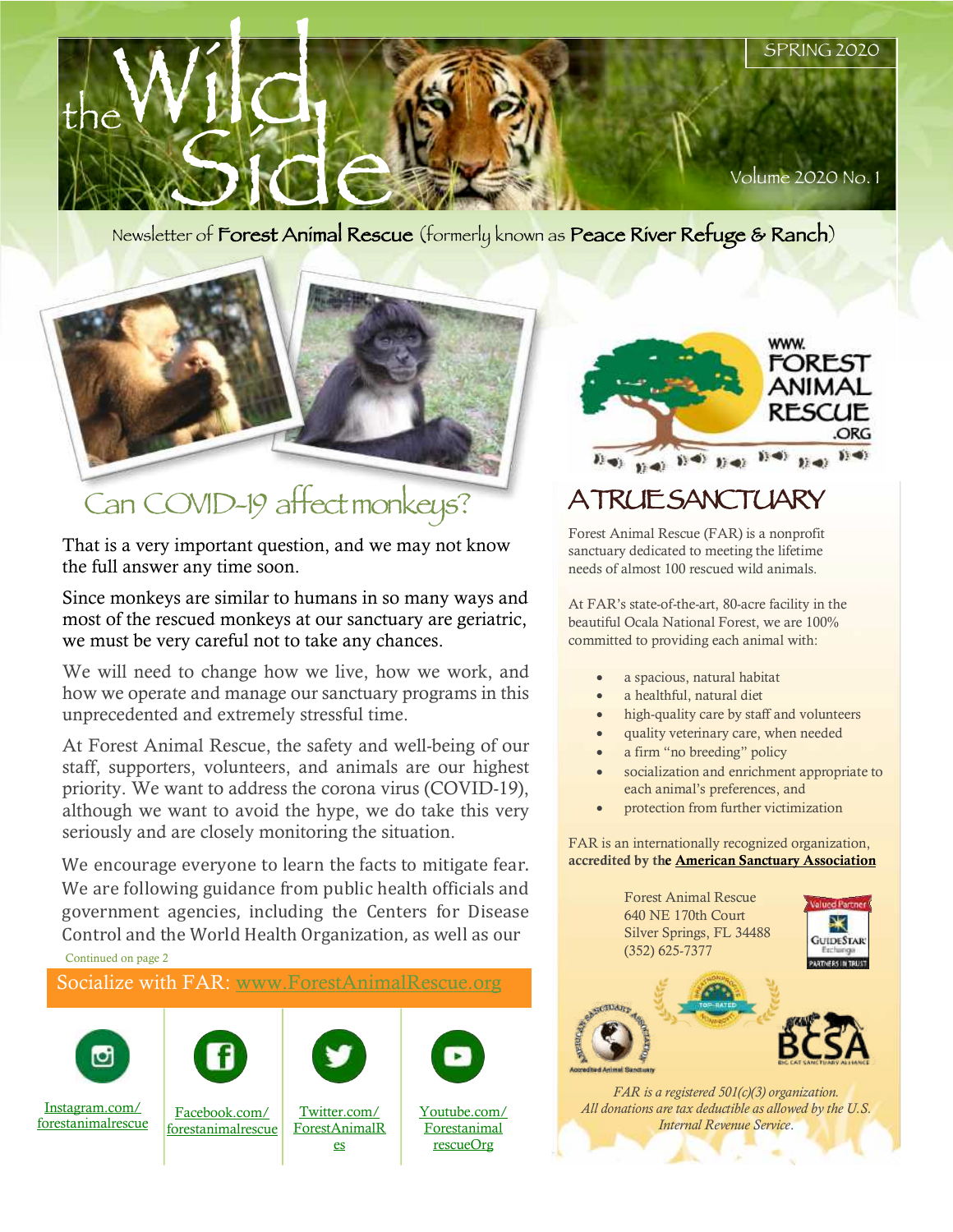### Can COVID-19 impact monkeys? (continued)

veterinarian, so we can make ongoing assessments and stay in constant communication with our associates to implement the best policies going forward.

### Social distancing of volunteers and staff:

Out of caution, all nonessential volunteers, including those assisting keepers with animal care (which of course continues), have been instructed to stay home until further notice.

Many of these volunteers want to support our animal care staff and help with expansion to allow for upcoming rescues, but that would place them and others at increased risk according to social distancing guidelines.

We are temporarily stopping the scheduling of volunteer groups from around the country as well as our international/residential volunteer program to limit the exposure of everyone involved, to social situations.

We have already had to cancel our "Alternative Spring Break" volunteer groups from across the country, and National Volunteer Week in April will be significantly impacted.

We usually schedule two tours of the sanctuary monthly, limited to four people on each tour. We will not be scheduling tours again until it is appropriate to do so.

Although our animals do not leave our property for events, we have suspended any presentations or public events to educate others on wild animal issues until it is appropriate to resume those activities.

We will continue to be flexible, continue to focus on prevention, and continue to encourage any staff member to stay at home if they are not feeling well.

Even upon the volunteers' *anticipated return to the*  sanctuary, we will face *many unknowns:*

- *How many of our volunteers will return to* the sanctuary?
- How many will fall *ill and not return for extended periods?*
- How will this affect our *organization's operations and events?*
- How will we build and be ready for new rescues *when the time comes?*



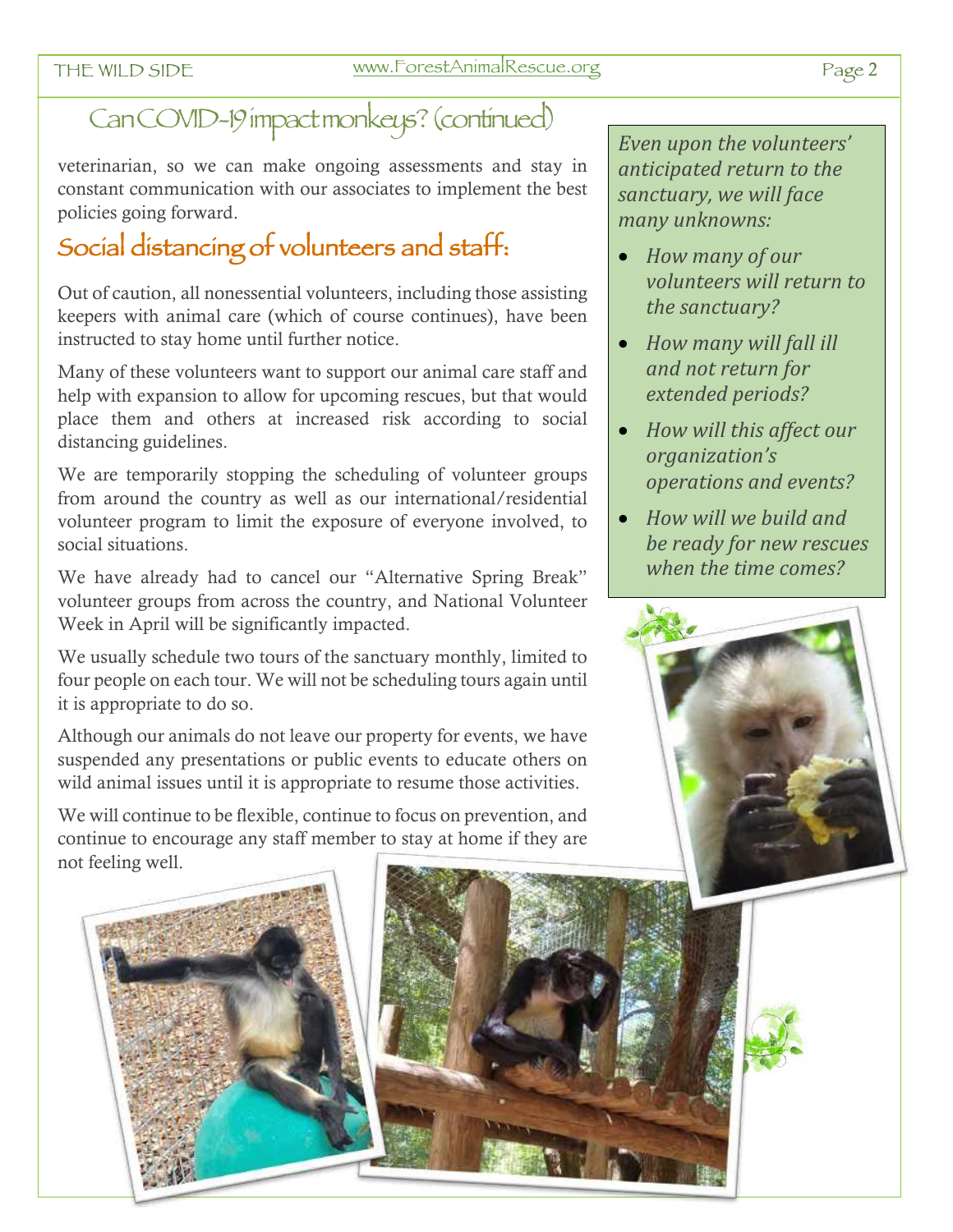#### Meanwhile, at the sanctuary:

Our trained staff is using the guidelines and protocols outlined by the Centers for Disease Control and the World Health Organization (WHO)

The cleanliness of our sanctuary is always a top priority for us, now more than ever. In addition to our regular cleaning procedures, increased sanitation measures have been added with extra attention to frequently touched and high traffic areas.

Although there is little information available at this point regarding the spread of COVID-19 to various animal species, we are working under the assumption that our nonhuman primates would be susceptible.

Combined with our usual frequent handwashing and hand sanitizer use, hand sanitizer and surgical masks are being carried by every staff member to use throughout the day, especially during food preparation and any care related to our primates.



We would love for all of us to continue to share what we are doing to mitigate fear, connect with others, and move through this uncertain time in the months to come – together. Soon enough, this will be behind us.

We will continue to monitor this situation as it evolves and continue to protect the animals and the staff that cares for them. Thank you for your cooperation and understanding. We want to keep everyone safe so that we can continue appropriate care for our animals.

If you have any questions or concerns, please reach out to us by phone or email through our website at www.ForestAnimalRescue.org

PLEASE – if you are in a position to help the sanctuary make it through this difficult time, we would appreciate anything you can give. We will be forced to hire a few local contractors to do much of the construction and repairs that our out-of-area volunteer groups would normally help with. This expense is hitting us just as donations drop off due to the state of the economy.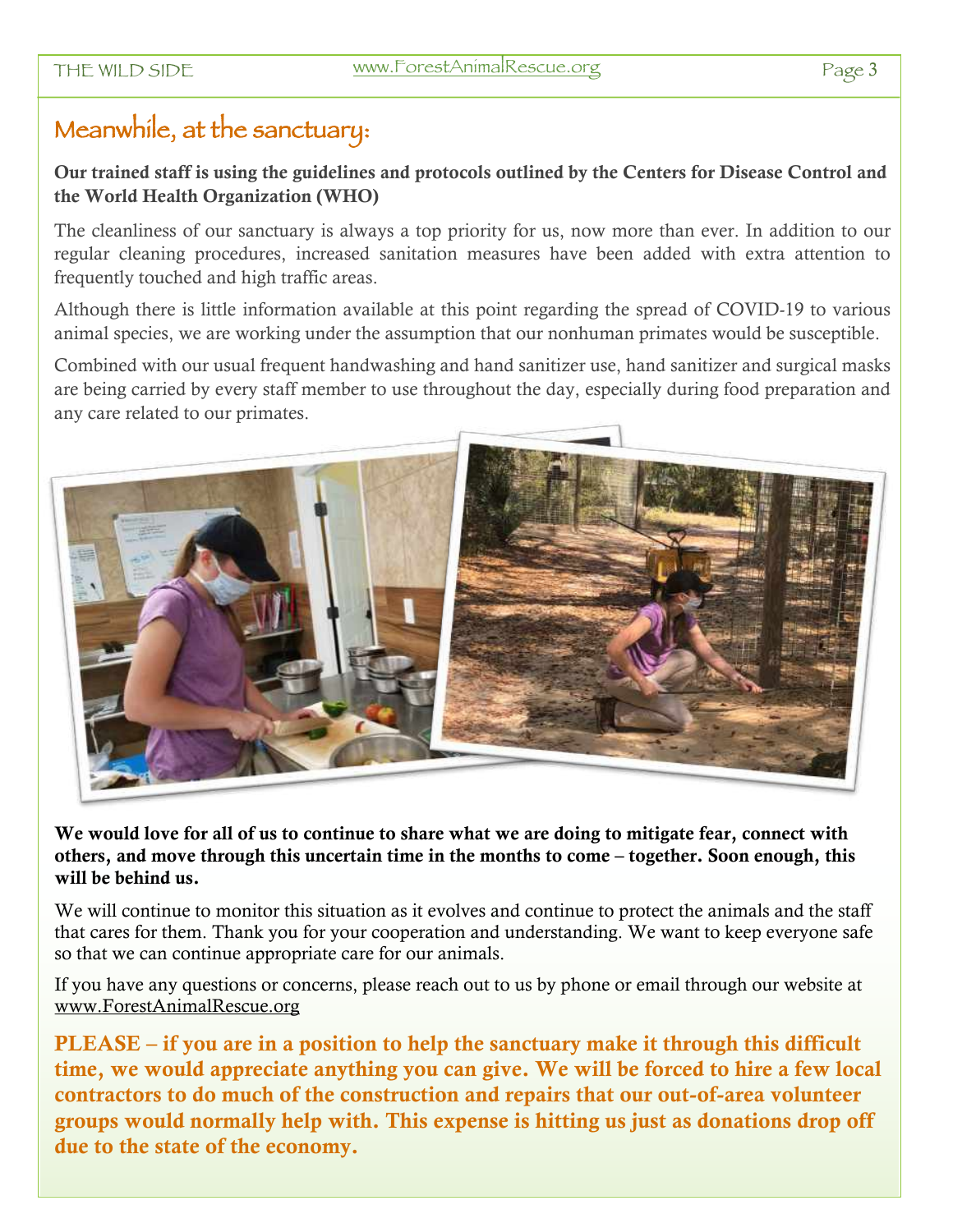### Nationwide teamwork benefits animals in need

This isn't the first time such valuable networking has rescued animals

In January, Forest Animal Rescue received a phone call from PETA, asking for assistance to load two white tigers that were being transported from Florida to a fellow accredited sanctuary in Arkansas, Turpentine Creek Wildlife Refuge (TCWR).

The white tigers, Luna and Remington, were originally held captive by Dade City's Wild Things (DCWT), where they were forced to participate in DCWT's "swim-with-the-tigers" and cub-encounter programs.

In 2016, PETA filed a lawsuit against DCWT alleging the exploitative organization federally violated the Endangered Species Act by prematurely separating tiger cubs from their mothers and warehousing them in small cages. Two and a half years ago, DCWT illegally transferred all tigers out of their facility to avoid PETA's court-ordered site inspection.

Luna and Remington, as well as two other tigers, Rory and Raja, were scheduled to move to TCWR once the legal battle concluded. Tragically, before they could be rescued, Rory and Raja escaped their enclosures at the Florida facility where they were illegally held and were subsequently shot and killed.

Finally, after years of waiting, Luna and Remington were officially granted their freedom. The team from Forest Animal Rescue met the others from PETA and TCWR at the facility where the tigers had been illegally held; together, they successfully loaded the cats into their transport cages for their trip to Arkansas.

The teamwork of true sanctuaries working together benefits

animals everywhere*.*

Soon there will be more "team rescues"

### We are preparing for a number of animals needing urgent rescue

The story above is becoming more common. It seems like now more than ever; the general public is finally beginning to understand the issues facing wild animals in captivity.

From traveling circus acts being banned, to roadside attractions being pressured into closing, wild animals are finally beginning to get the respect they deserve.

Cub-petting operations and photo shoots are finally being seen as the tip of the iceberg, a sign of abuse that runs deeply through the wild animal trade. As the horrible places are closed down, the animals must have a place to go or they would be destroyed.

We strive to rescue as many animals as possible; but since we moved to our new location in 2013, we have been steadily building to ensure we have capacity to handle lifetime care for the animals we currently have before accepting more. We are gearing up for a very busy year of rescues!

### The abuse stops here…

Just as more roadside zoos and inappropriate places for animals are closing their doors, we are working to complete expansions and rescue the animals left behind. For the first time in their lives, the animals will experience a *true sanctuary.* They will be able to live out the rest of their lives in peace; knowing that the abuse and exploitation they have experienced is a thing of the past. Will you help us?

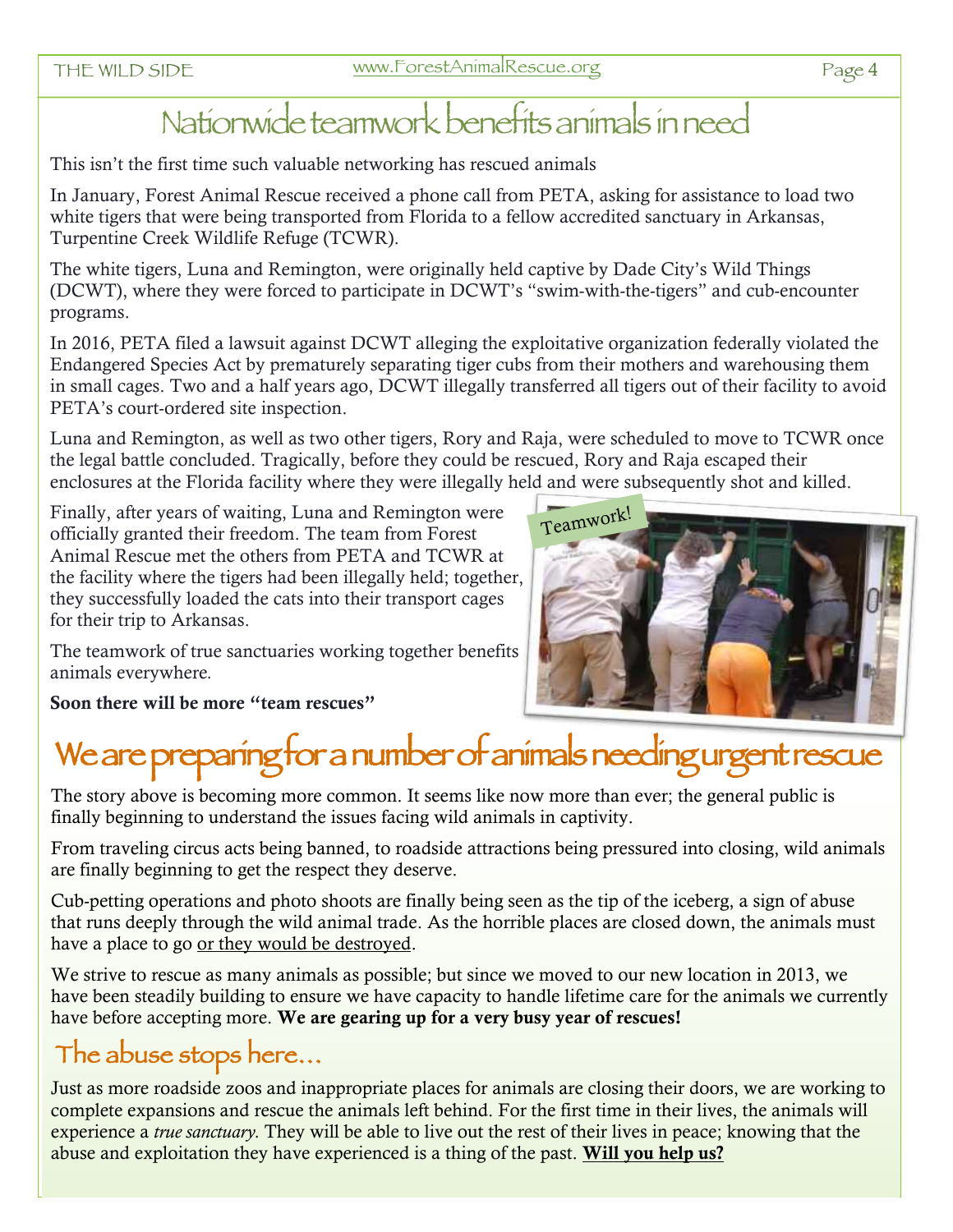## Will you buy the animals a cup of coffee?

One simple but meaningful way you can help the animals is to include a small amount for their care in your monthly budget. For what you might spend on a few cups of coffee, you can help to feed a rescued big cat, bear, monkey, bat, or wolf.

Sharing your pocket change with the animals allows us to budget for their ongoing care without sacrificing new construction and growth. Donations may be made automatically from your bank account or credit card – you can set it and forget it.

If you are one of our friends who has already signed up – *THANK YOU!*  If we continue having a few new supporters sign up for recurring gifts each month, we will stay on track with our ever-increasing cost of providing high-quality lifetime care to the animals we rescue.

#### *Will you help?*

#### TO SET UP MONTHLY GIFTS ONLINE:

Simply visit our website at www.ForestAnimalRescue.org and give using any donate button on our site. When you check "Recurring Donation," your gifts will be repeated automatically from your credit card, bank account. You receive an email confirmation and remain in complete control over the frequency, amount and when your recurring gifts end. We will mail you a year-end recap of your donations for tax purposes.

#### TO SET UP MONTHLY GIFTS BY MAIL:

Simply fill out the coupon at the end of this newsletter with your credit card information and check the box to make it a monthly gift and mail it to us. We will process it from here and send a year-end recap of your donations for tax purposes.



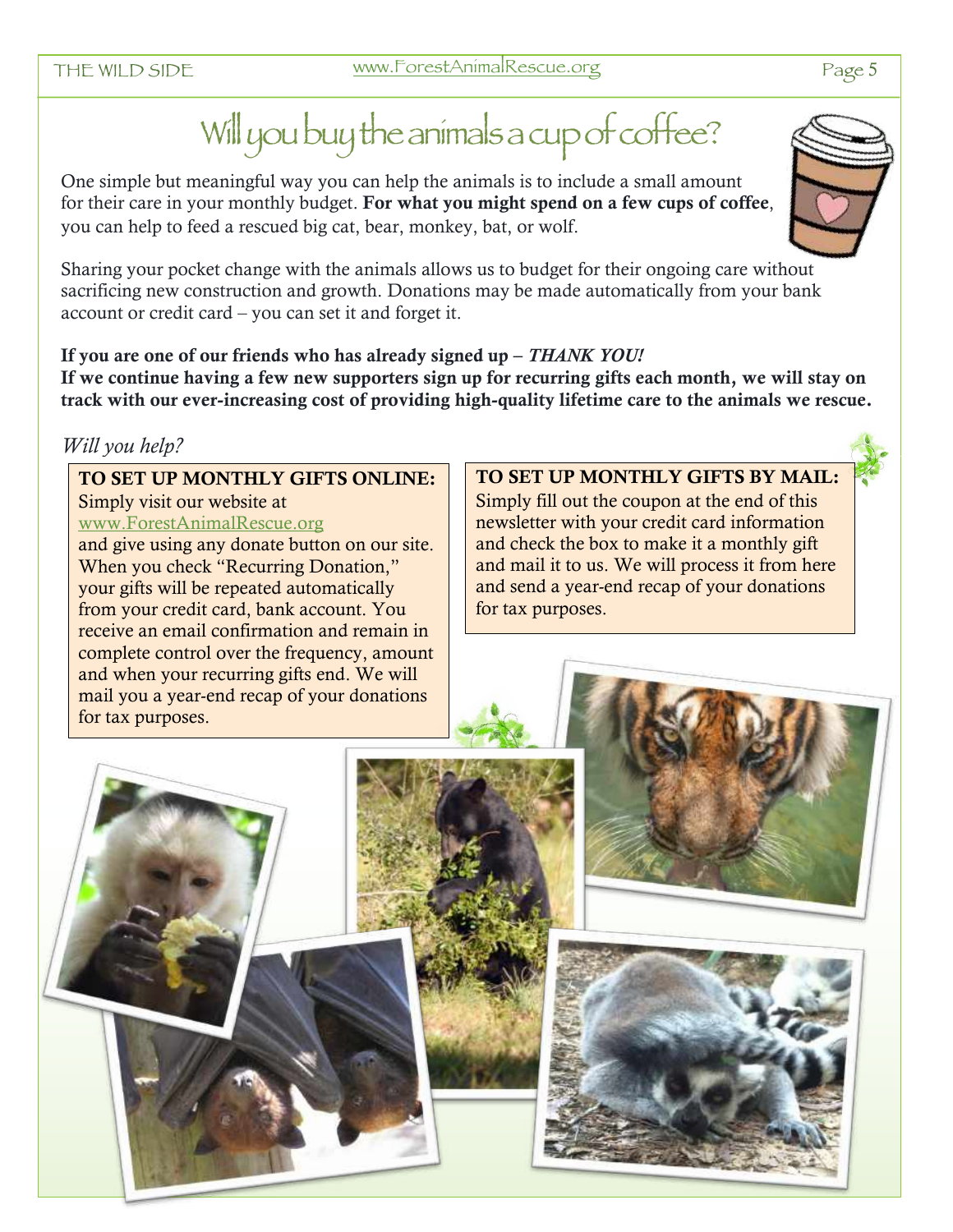## Intern Spotlig

#### Nathan Meyers, Animal Care intern

Where are you from? I am from Wildwood Florida

What school did you attend and what did you study? I graduated from Harding University in Arkansas and I studied Cognitive Neuroscience

What previous internships or work experiences have you done? This is my first internship/experience working with wildlife.



#### What would you like to do for a career and what would you like to accomplish?

I want to work towards getting my PhD studying Zoology and either do conservation research or behavioral research as well as go into wildlife photography.

#### Where did your interest in animals start?

I have loved animals my whole life. Ever since I was young my parents and grandma would teach us about native wildlife here in Florida, especially marine life and so I grew to not only care for and respect animals but to become so fascinated with them and passionate about their conservation.

#### Did you grow up with any pets/ do have any currently?

We always had dogs and cats growing up, as well as a bird, rabbits and mice. I currently have a yellow lab and a cat back home.

#### What drew you to FAR?

I knew I wanted to work with animals and when I found out about this place, I knew it was meant to be. I really wanted to dive in full time working with animals and learn as much as I can, and I love that FAR is a true sanctuary for these rescued animals.

#### Who is your favorite animal and why?

I would have to say it's between Eva and Oatmeal. Eva is so sweet and cute but also can be so stubborn and full of personality and so is Oatmeal. She is so cute but also a drama queen

#### What memory do you think will stick with you from your experiences (so far) at FAR?

I think what will stick with me the most is the friendships in have made here and how quickly you fall in love with these animals. Everyone is so kind and has a good attitude and it's great to get up and work at a place like this.

#### What have you learned so far from interning here that you'll apply to your daily life?

What I have learned from this job is better time management and critical thinking. You have a lot of tasks to do in a day and you have to be able to give yourself enough time to complete them but also not do a poor job. Also, the animals can't tell us what's wrong, so we have to anticipate their needs and figure out what's wrong without them telling us.

#### What's your favorite part of your day?

My favorite part of the day is when I am able to interact with the animals. Whether that's feeding them or just talking to them in the morning or doing something like grooming the horses

#### What are your hobbies?

Hiking, kayaking, painting, photography and singing musicals and Disney songs all the time.

Want to be an intern like Nathan? Visit our website to see how you could be a part of our team!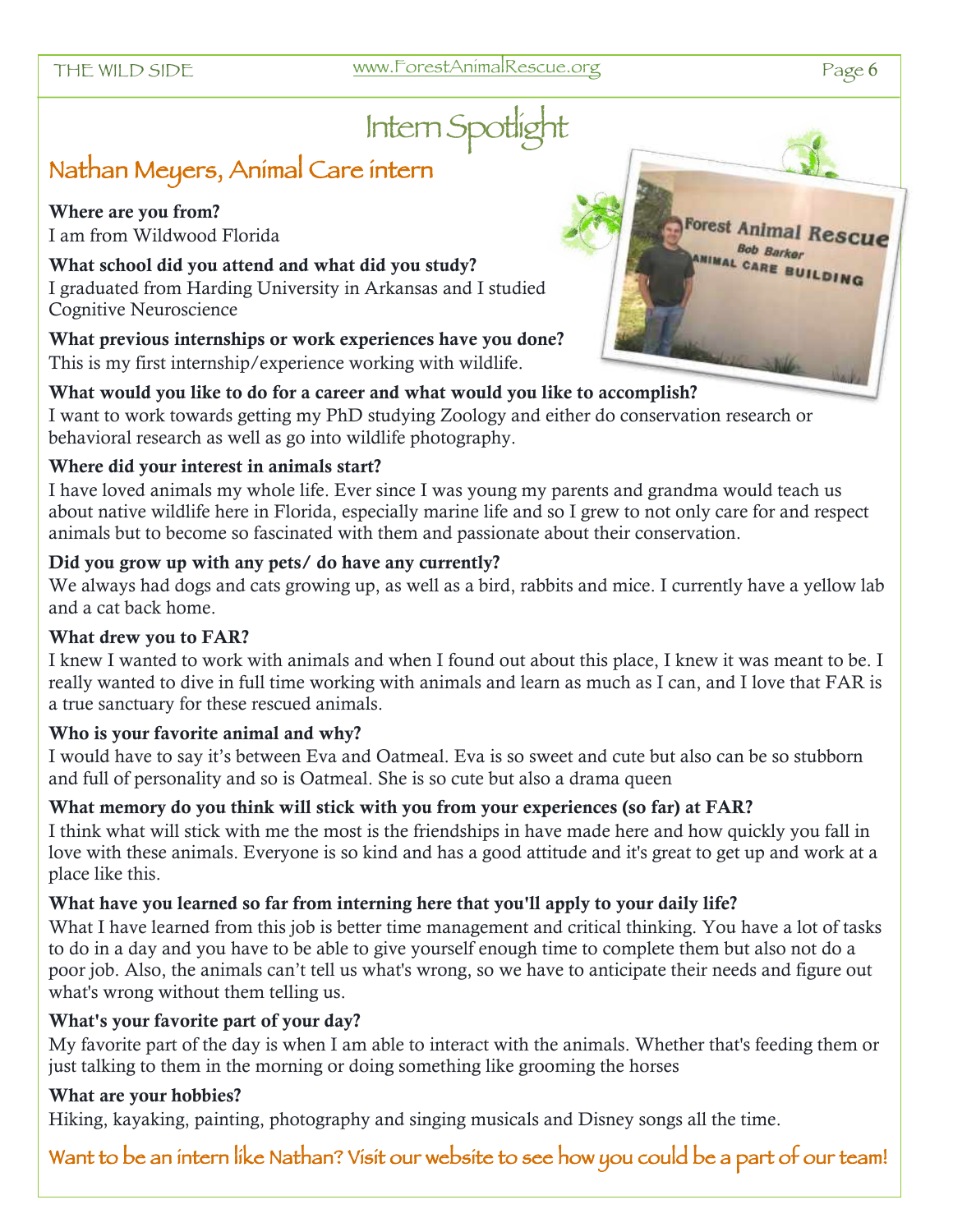| THE WILD SIDE                                                                                              | www.ForestAnimalRescue.org                                                             | Page 7      |
|------------------------------------------------------------------------------------------------------------|----------------------------------------------------------------------------------------|-------------|
|                                                                                                            | YES-IWILLHELP!!                                                                        | Spring 2020 |
|                                                                                                            |                                                                                        |             |
|                                                                                                            |                                                                                        |             |
|                                                                                                            |                                                                                        |             |
|                                                                                                            |                                                                                        |             |
| I am enclosing my tax-deductible donation to Forest Animal Rescue for \$                                   |                                                                                        |             |
|                                                                                                            | Please charge my credit card in the amount of \$                                       |             |
|                                                                                                            |                                                                                        |             |
|                                                                                                            |                                                                                        |             |
| Please earmark my gift: $\Box$ General fund/Where it is needed most $\Box$ Animal rescue and lifetime care |                                                                                        |             |
|                                                                                                            |                                                                                        |             |
|                                                                                                            | $\Box$ Make this a recurring monthly gift, ending on (date) $\Box$                     |             |
|                                                                                                            | (One-time and recurring donations can also be made securely at ForestAnimalRescue.org) |             |
| $\square$ Please contact me to discuss a tax-deductible contribution of equipment or materials             |                                                                                        |             |
| $\square$ Please contact me regarding a planned gift to The Legacy Society                                 |                                                                                        |             |

Peace River Refuge & Ranch, Inc. dba Forest Animal Rescue is a Florida nonprofit charitable corporation. A copy of the official registration and financial information may be obtained from the Division of Consumer by calling toll-free within the state 1-800-HELP-FLA (435-7352) OR www.FloridaConsumerHelp.com. Registration does not imply endorsement, approval, or recommendation by the state. Florida Registration CH9372. We are tax exempt under IRS 501(c)(3), EIN 65-0864695.



Legacy Society This society is created exclusively to honor and recognize people who have helped to continue our life saving work through a gift to Forest have helped to continue our life saving work through a gift to Forest Animal Rescue in their wills, estate plans or trusts. As a Legacy Society member, you will receive a certificate of appreciation and a Legacy Society lapel pin to serve as a reminder to others of your support of our mission. Your gift can be recognized publicly, unless you prefer to remain anonymous.

> If you have already arranged for a bequest or other planned gift, please notify us so you can receive your membership perks. If you are still considering such a gift, please let us know so we can help you and your advisors complete your gift in a way that benefits your estate and makes clear your intention to help the animals at Forest Animal Rescue; contact us at 352-625-7377 or developent@forestanimalrescue.org

> When you join the Society, you demonstrate your commitment to the prevention of cruelty to animals and help ensure the long-term strength of Forest Animal Rescue and the lifetime care of all of the animals at the sanctuary